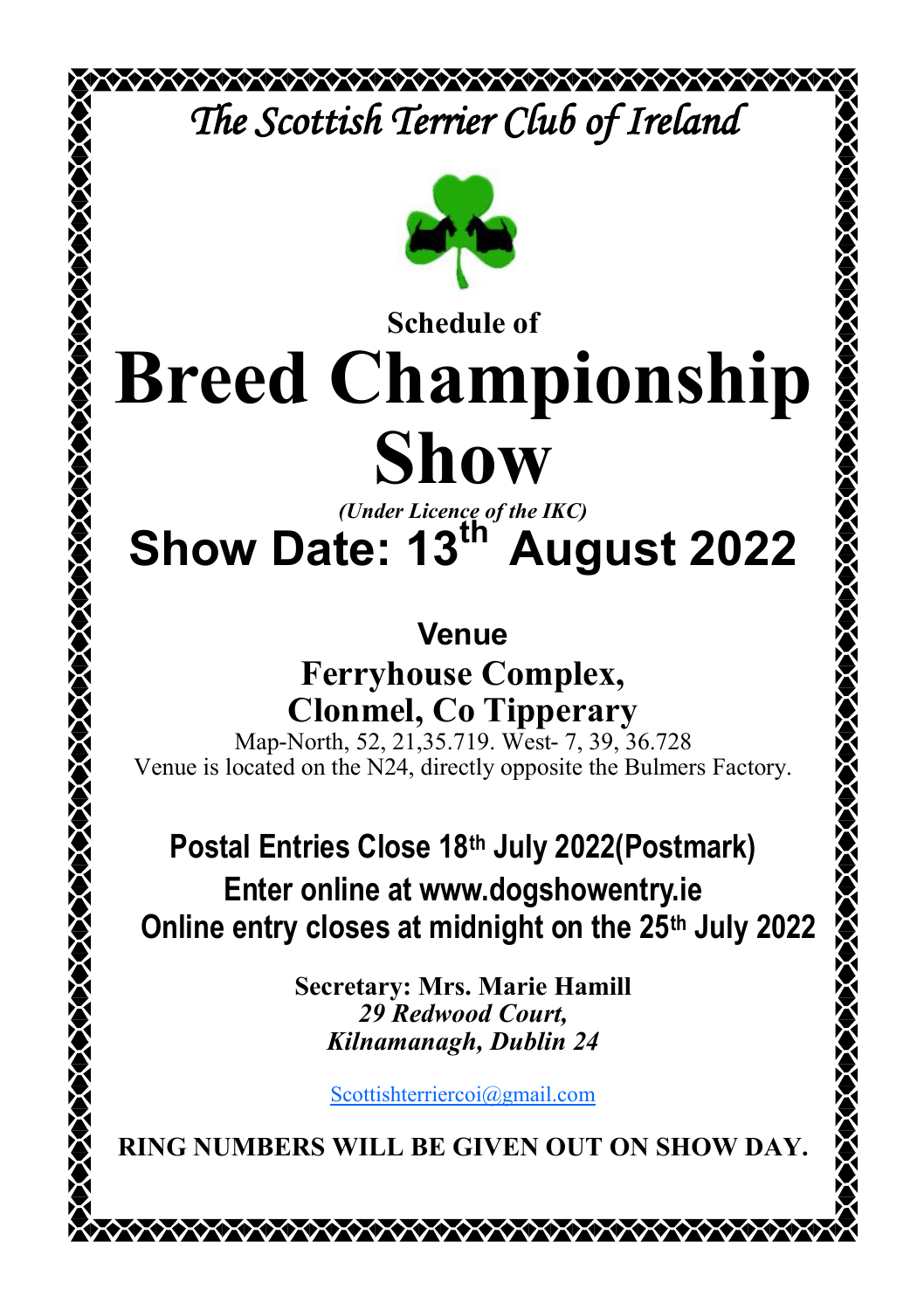### *The Scottish Terrier Club of Ireland Officers and Committee 2022*

#### **Committee**

Mr. M Leonard, Mrs. P Leonard, Ms. A Winogradova, Miss E Twoomey, Miss T Douglas, Mrs. T Murphy, Mr. M Doyle

*Guarantors To IKC* Mr. M Leonard, Mrs. P Leonard, Miss T Douglas, Ms. M Hamill

> *Hon. Veterinary Surgeon* **On call**



# **PET NUTRITION**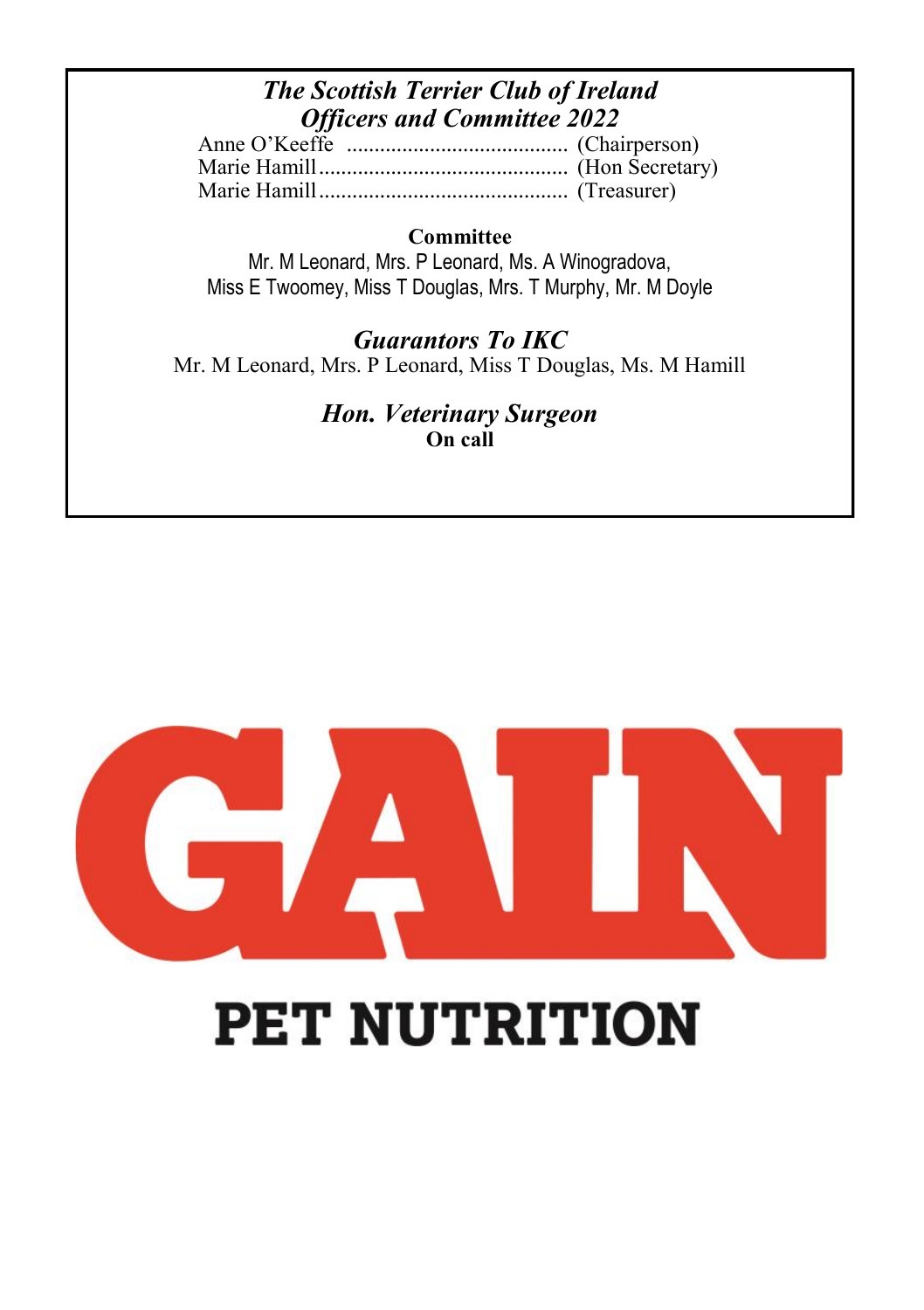#### **Show Regulations**

- 1) **Jurisdiction**: The Show will be held under the Licence and Rules of the Irish Kennel Club Ltd as in force on the 01 January, 2022.
- 2) **Registration etc**: All dogs entered for competition or otherwise, must be registered or transferred at the Irish Kennel Club.

**Venue**: The Show will be held in the **Ferryhouse Complex, Clonmel, Co Tipperary Date: On the 18th July 2022**

- 3) **Catalogues**: will be on sale within the show grounds, priced €3.00 or prepaid online **Entries**: Service Charge of €22 for the first dog. €9 will be payable for all subsequent dogs or classes. Baby Puppy €5.00
	- a) Fees of exhibitors arriving late or failing to arrive will be forfeited. No entries will be accepted without the appropriate Service Charge, which cannot be refunded under any circumstances.
	- b) Rejecting Entries: The Committee reserves the right to reject any entry, advertisement or other insertion in the catalogue.
	- c) Ineligible Entries: If before judging of a Class or Classes in which his dog is entered an exhibitor reports that he has entered the dog in a Class for which he is not eligible, he may be permitted to transfer his entry to the Open Class but in no other circumstances can a change be made.
	- d) Entry Forms (Mistakes therein): The Catalogue will be compiled from he entry forms submitted by exhibitors and while every effort will be made to have the forms correctly interpreted, the promoting body cannot accept any responsibility for mistakes therein.

#### **Postal Entries Close 18th July 2022(Postmark) Enter online at www.dogshowentry.ie Online entry closes at midnight on the 25th July 2022**

- 5) **Veterinary Examination**: The Veterinary Surgeon on call will have the authority to exclude any exhibit which in his opinion is not in a fit state for exhibition on account of disease, lice or any other cause.
- 6) **Exhibits**:
	- a) Each exhibitor shall be responsible to keep their exhibits under proper control at all times.
	- b) Every exhibit must be removed by the owner or agent no later than 6pm.
- 7) **Judging**: **Commences 12noon.** No claim will be considered in the event of any exhibit being late.
	- a) No person will be allowed in the Judging ring except for the Judge, Show Officials, or an Exhibitor taking a dog in for adjudication.
	- b) The exhibition number of each dog must be clearly displayed by the handler, who shall not wear a badge or other decoration in the judging ring.
	- c) The Club shall not be responsible for the exhibition of any exhibit in the ring at the time of judging.
	- d) A judge's decision shall be final, except in the case of an objection properly made and upheld under the Rules of the Irish Kennel Club, or where a Judge states that a clerical or other error was made in the award as Officially returned, or on the grounds of fraud.
- 8) Any amendments or alterations being made by the Committee to the Show will be notified to exhibitors wherever possible and this shall be deemed as sufficient notice.
- 9) The Club will not be responsible for any loss or damage sustained through accident by exhibits, exhibitors or others attending the Show.
- **10) Exercise/Puppy Pens:** are prohibited within the confines of the exhibition area**, at all shows** licensed by the Irish Kennel Club with effect from the 1st January 2009.
- **11) Puppies under the age of six (6) months should not** be present on the show grounds unless being exhibited where a Baby Puppy class is scheduled.

**Please keep in mind the IKC Rule, if your dog fouls the venue, indoor or outdoor and you fail to clean it up you will be fined €25. The Committee of the Scottish Terrier Club of Ireland will strictly enforce this Rule.**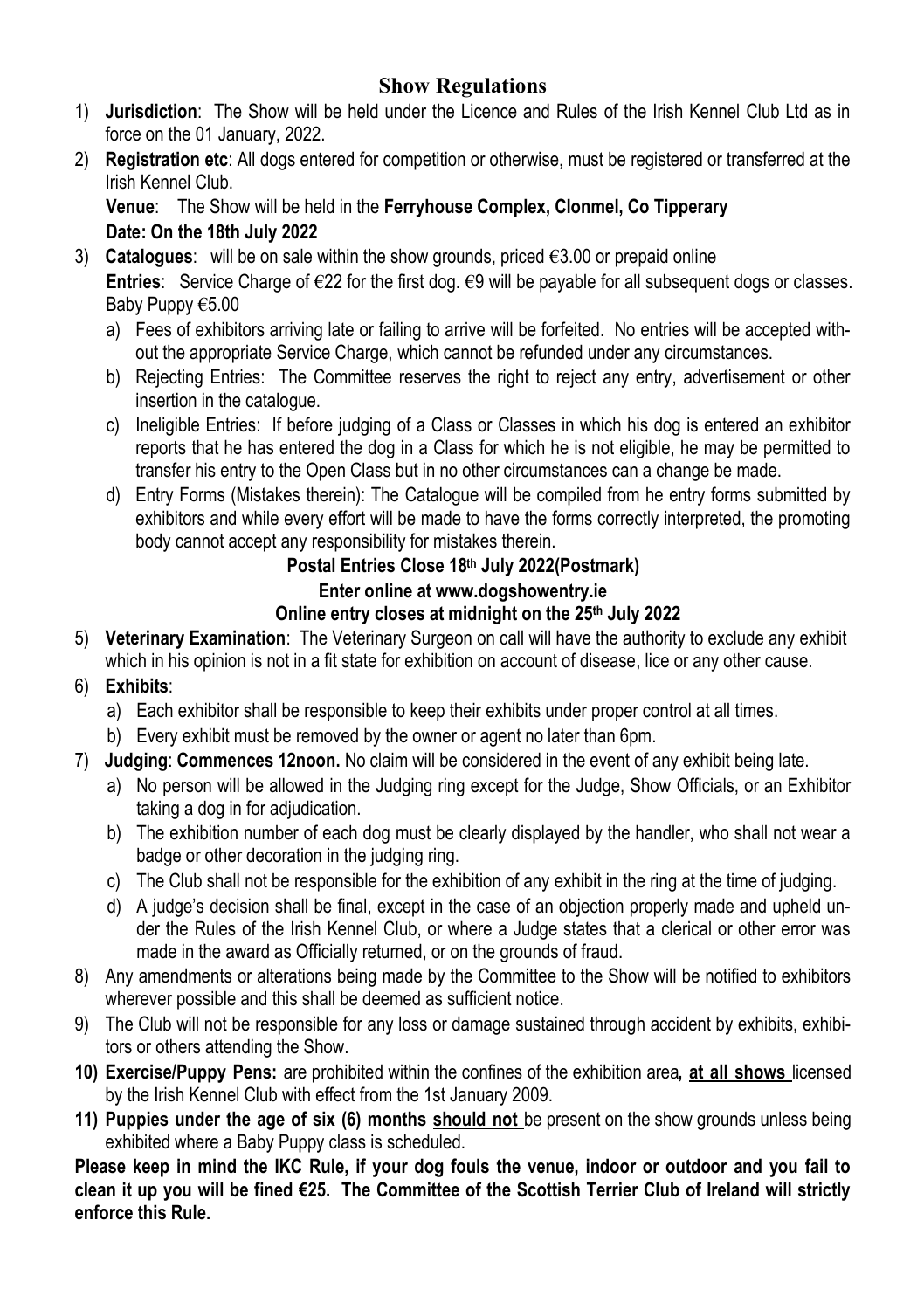### **CLASSIFICATION**

| Dogs: |  | Baby Puppy Puppy Junior Intermediate Adult Open Champion Veteran          |  |  |
|-------|--|---------------------------------------------------------------------------|--|--|
|       |  | Bitches: Baby Puppy Puppy Junior Intermediate Adult Open Champion Veteran |  |  |

#### **CLASS DEFINITIONS (The word 'Dog' includes both sexes)**

**A Baby Puppy Class** is confined to dogs over four and under six calendar months of age on the day of the Show, computed from and inclusive of its date of birth.

**A Puppy Class** is confined to dogs from six to twelve months of age on the day of the Show computed from and inclusive of the date of its birth.

**A Junior Class** is for dogs between 9 and 18 calendar months of age on the first day of the Show, computed from and inclusive of the date of its birth.

**An Intermediate Class** is for dogs between 15 and 24 calendar months of age on the day of the Show, computed from and inclusive of the date of its birth.

**An Adult Class** is for dogs between 24 and 36 calendar months of age on the first day of the Show.

**An Open Class** is for dogs over 15 months of age on the day of the Show, computed from and inclusive of the date of its birth.

**A Champions Class** is for dogs who have gained the Title of Champion under Irish Kennel Club Rules or under a recognised Kennel Authority **confirmed by the date of closing of entries**.\*

**BRACE CLASS** is for two exhibits of the same or different sexes of the same breed belonging to the same person, each exhibit having been entered in some class other than Brace or Team.

#### **N.B.: A Dog or Bitch may be entered in ONE BREED CLASS ONLY (No double entries)**

**Please Keep the Venue Clean**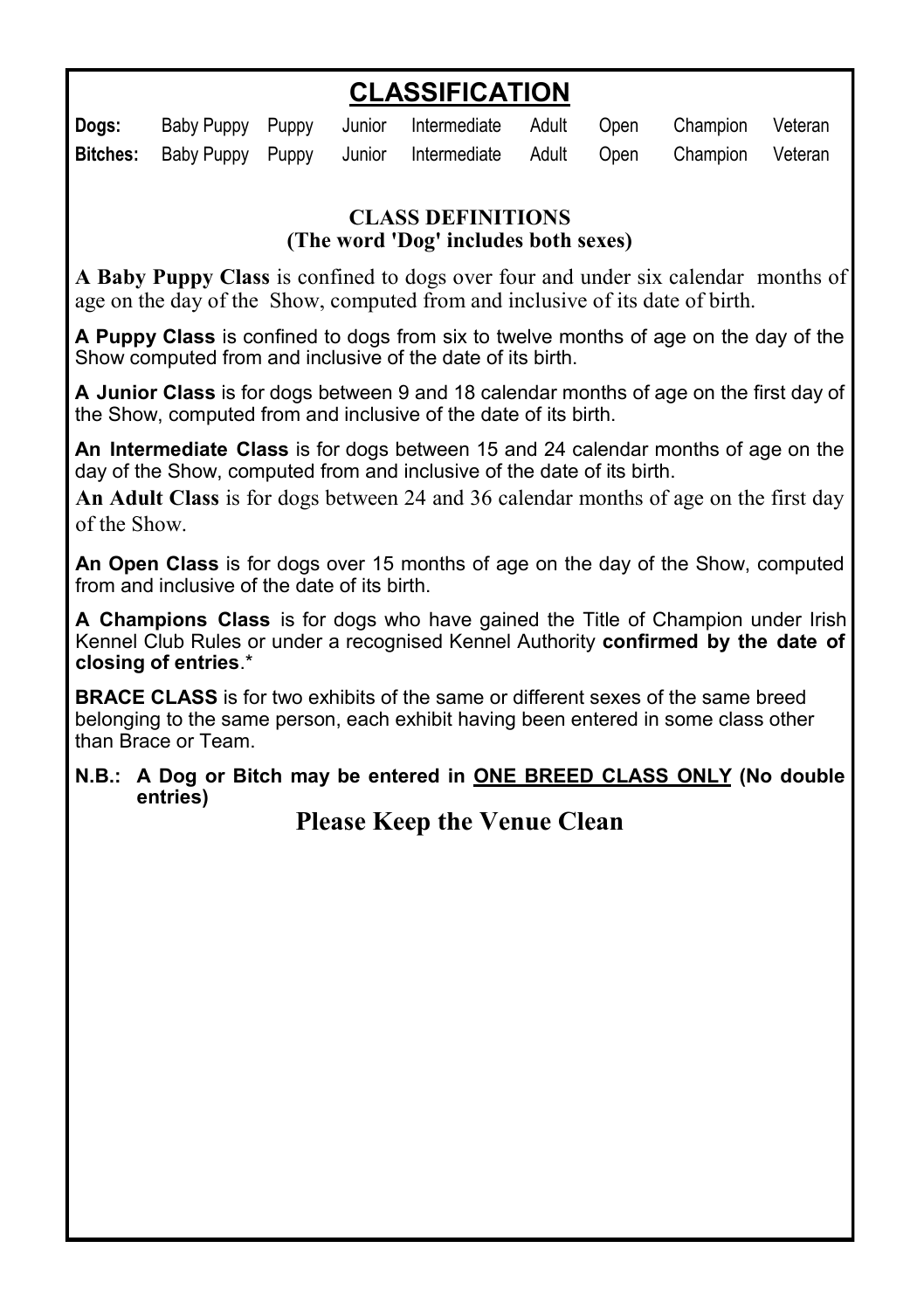

#### **Proposed Order of Judging**

#### **Mr. John O'Hanlon** Scottish Terrier

#### **Mr. John O'Hanlon**

Best Brace, Best Baby Puppy Best Puppy, Best Junior, Best Veteran, Best In Show